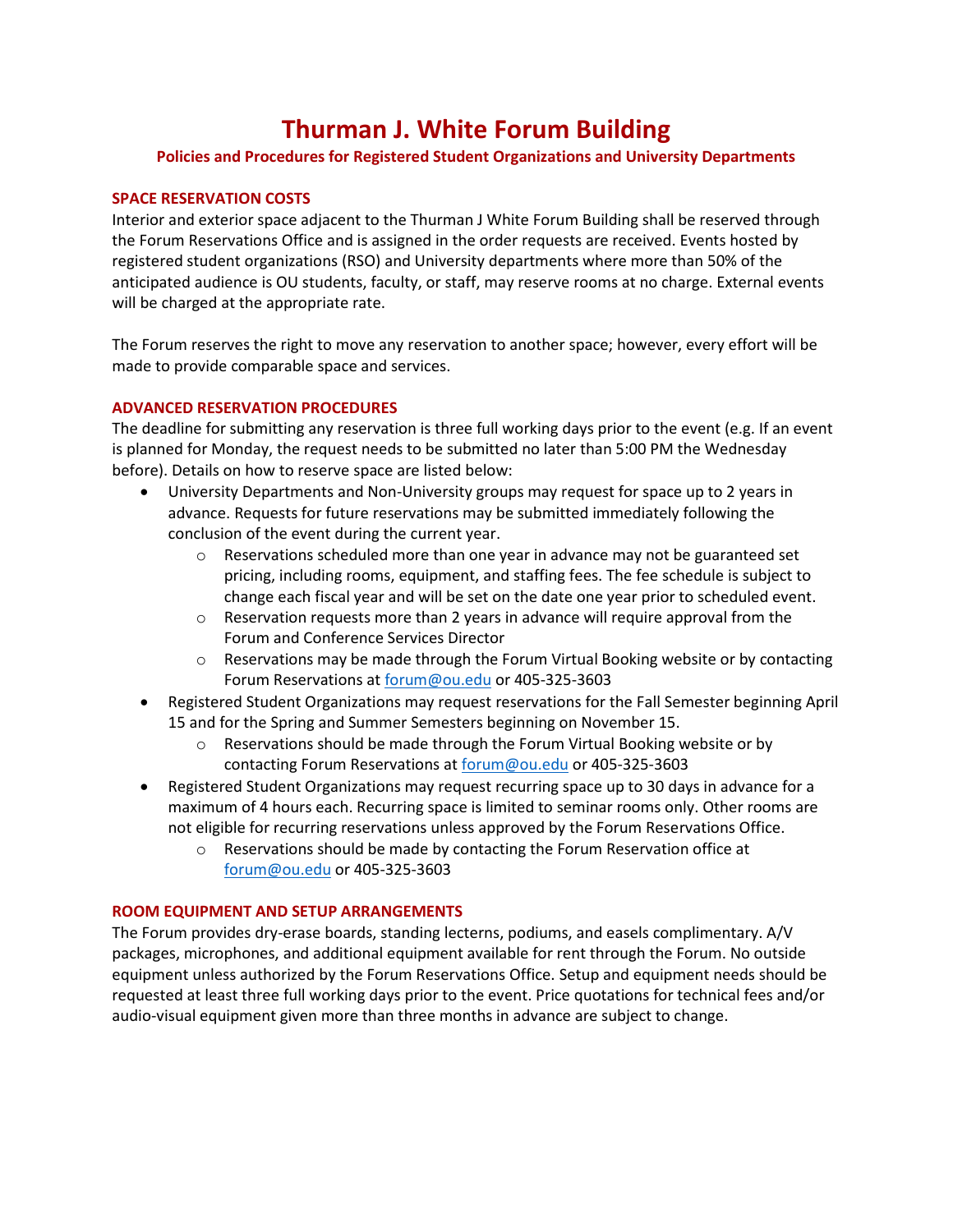## **ROOM CONDITIONS AND TIMES AVAILABLE**

Meeting rooms will be available approximately one-half hour before the scheduled event. The condition of all rooms in the Forum is checked before and after each event. Furniture in any of the rooms should not be removed or rearranged. Any adjustments in room arrangements should be made through the Forum Assistance Line by calling (405) 845-2168.

University Departments and Student Organizations using the space are held responsible for leaving the room in the same condition in which it was found. Student organizations and University departments may not sponsor outside groups, contractors, vendors, or organizations.

## **FRONTING**

Registered student organizations, or University departments may not serve as "fronts" for other groups in order to obtain free or reduced rates on meeting spaces for any outside organization or off-campus user. An external event is one in which over 50% of event attendees is comprised of off-campus people having no affiliation with the University. If fronting is discovered, external event rental rates will apply.

Forum & Conference Services will make the final determination as to the internal vs. external event status for purposes of room rates.

## **ACADEMIC CLASSES**

Regular academic classes may not be held in the Thurman J. White Forum Building on the basis that the university assigns classroom space in designated classroom buildings for regularly scheduled classes; Forum facilities are reserved for gatherings which are not scheduled as regular class activities. Special permission has been granted for OU Extended Campus to rent space for EC-PACS programmatic courses at a negotiated rate.

#### **BUILDING POLICIES**

All decorations must adhere to Forum & Conference Services and University of Oklahoma decorating policies found a[t http://www.ou.edu/risk/fire\\_marshal/decor.](http://www.ou.edu/risk/fire_marshal/decor) It is the intent of these policies to protect our customers by adhering to fire safety regulations. All decorations must be pre-approved by the Forum Reservation Office. Prohibited decorations/materials may not be used in interior or exterior spaces unless otherwise noted.

- All tables for dining must be covered with table linens or plastic table covering.
- All caterers must remove all food and supplies from the building promptly after the end of the event.
- Activities are confined to the room(s) reserved/rented by a group.
- The use of flammable materials, such as straw, hay and evergreens is prohibited.
- No torches or lanterns are allowed on Forum premises, including exterior space.
- No crepe paper, tissue paper, paper ribbon, glitter or confetti can be used.
- Lighting devices using open flame, such as tiki lamps, oil lamps and torches are not allowed.
- Anything in an aerosol can is prohibited (Example: spray glue, spray paint, etc.)
- Fog machines/hazers are prohibited.
- Banners, posters, or other materials can only be attached using masking tape, blue painter's tape, or 3M Command Strips. The use of any other tape, nails, staples or tacks is strictly prohibited. Any damages to the building surfaces will result in a damage fee.
- No permanent markers are allowed in any rooms. Dry erase markers will be provided for all whiteboards in rooms.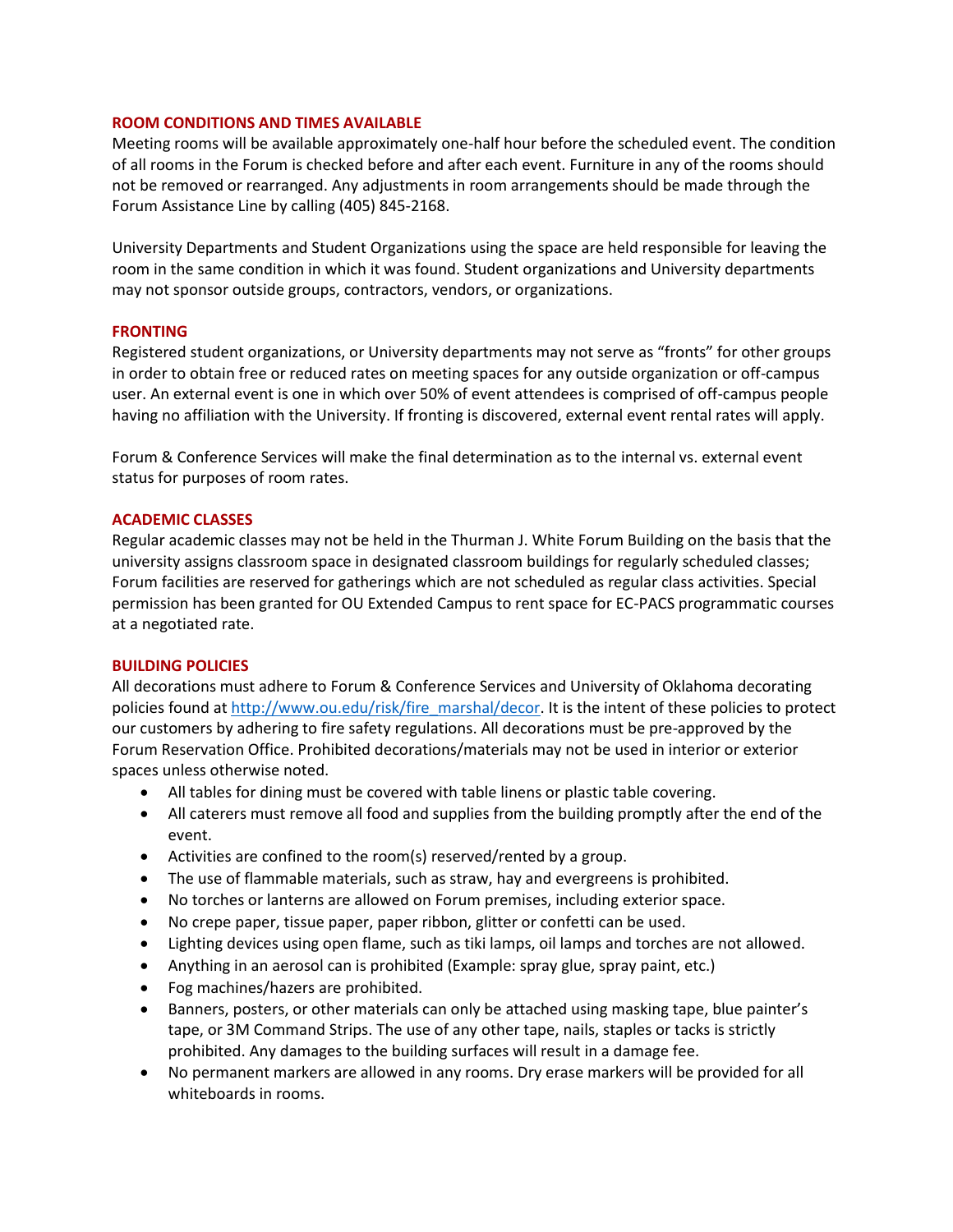- Furniture or equipment in the Forum shall not be removed from the building.
- University shall not be responsible for any goods and materials brought in by event planners or outside contractors that are damaged or stolen while in the Forum Building.

Any violation of the above rules will result in a damage charge and/or loss of reservation privileges.

# **FORUM ROOM TECHNICIAN**

A Forum & Conference Services A/V Technician is required during all times the Forum Room is in use. An hourly fee will be charged for the technician.

# **CATERING**

- Beverages
	- o Arrangements for all beverages should be made through the Forum Reservation Office at least three working days prior to event. All beverages must be purchases through the Forum unless approval has been given through the Forum Reservation Office.
- Food
	- o You can use any caterer for food service in the Forum Building

# **STATE AND FEDERAL TAXES**

State and federal taxes will be charged when applicable

# **ALCOHOL SERVICE**

Alcoholic beverages may be served only by a licensed liquor handler. The serving of alcoholic beverages must comply with Oklahoma State Statutes. Alcoholic beverages will not be served to individuals under the age of 21.

- 1. No alcoholic beverages may be brought into the Forum Building by the Organization or guests under any circumstances.
- 2. Serving alcoholic beverages will be terminated no later than forty-five (45) minutes prior to the conclusion of an event.
- 3. Neither the Organization, nor their guests will be allowed to take alcoholic beverages outside of the space rented for the event, including restrooms and spaces rented by other Organizations
- 4. Under no circumstances shall alcoholic beverages be permitted in outdoor spaces.

All campus-affiliated student organizations and all students who are currently enrolled at the University of Oklahoma or are pre-enrolled for subsequent semesters and have attended the institution for at least one semester in the current or past academic year are responsible for following applicable federal, state and local laws, the Student Rights and Responsibilities Code, and the Student Alcohol Policy. The Forum reserves the right, at its sole discretion, to require a security guard for which Organization would be liable for the charges.

# **SPECIAL SERVICE CHARGES**

Special service charges will apply in the event the reserved space requires an extra clean up, noncustomary setup, or if the facility is damaged in any way. Charges will be assessed for excessive litter, and unusual cleanup caused by decorations and/or literature. Tape, nails or tacks cannot be put on any surface of the Forum building. Any damage to any surface will result in a damage fee.

# **OVERTIME**

A charge of \$75.00 per hour will be applied to any reservation requiring the Forum to remain open after 12:01am.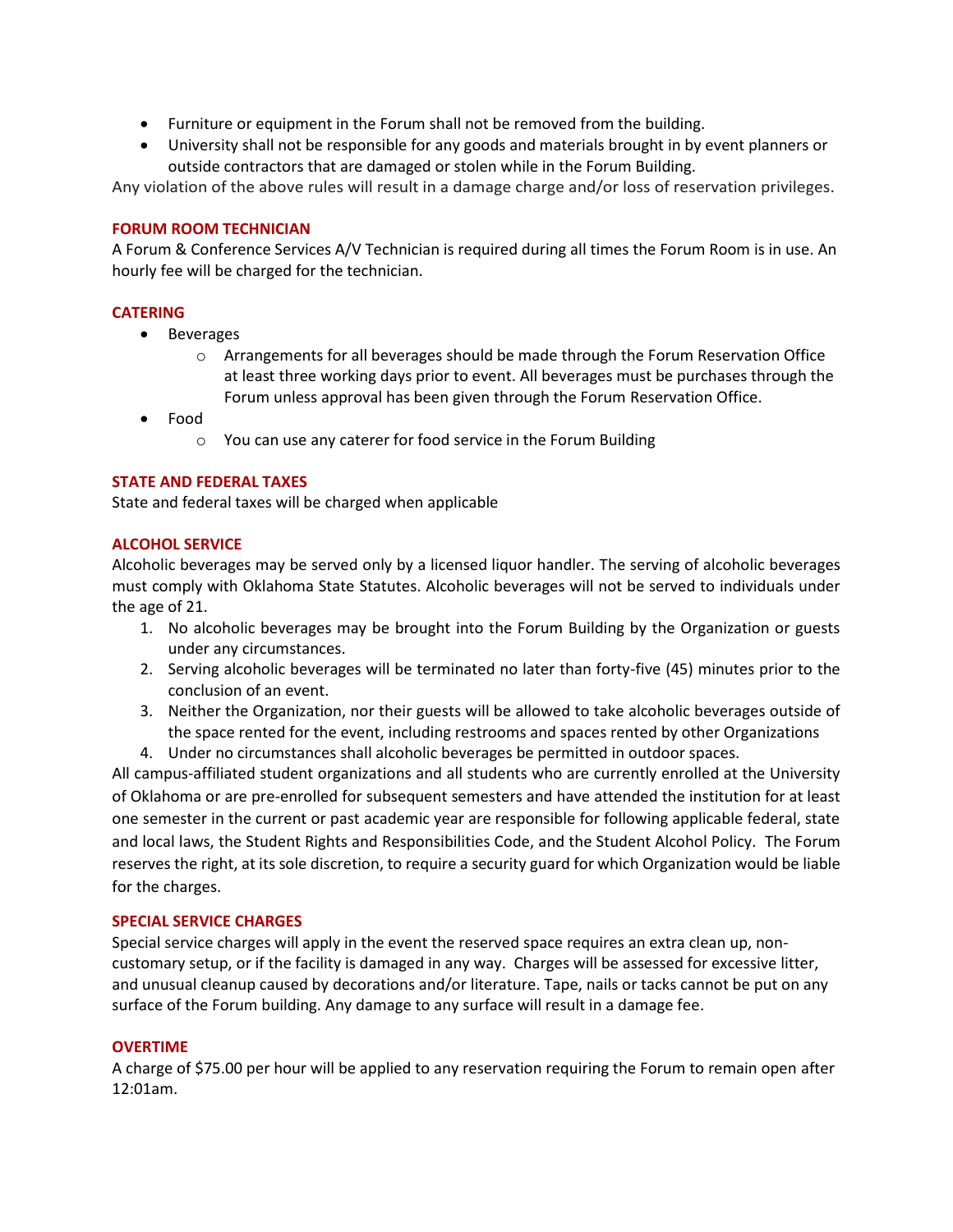## **PAYMENT OF SERVICE**

Payment is due within 30 days of receipt of invoice, except when organization is an agency of the State of Oklahoma, then payment is due within 45 days of receipt of invoice.

#### **CANCELLATION AND NO-SHOW POLICY**

Cancellations must be submitted to the Forum in writing at [forum@ou.edu.](mailto:forum@ou.edu)

University departments and RSO sponsored external events will incur the following cancellation fees:

- 1. All fees will be waived if cancellations are received more than thirty (30) days prior to the scheduled event.
- 2. If cancellations are received between thirty (30) and ten (10) days prior to the scheduled event, a cancellation fee equal to all the direct costs incurred up to that time and fifty percent (50%) of the total room rental fees.
- 3. The full rental fee and all direct costs incurred up to that time will be charged for events that are cancelled less than ten (10) days prior to the scheduled event.
- 4. A confirmed event may be rescheduled once without penalty. Any subsequent change in the date of an event will result in a penalty of fifty percent (50%) of the total fees.

For groups holding a no-fee reservation on space, cancellations must be submitted in writing to [forum@ou.edu](mailto:forum@ou.edu) a minimum of 72 hours prior to the start of the reservation start time. In the absence of such notification, the organization or department will incur a "no-show". Reserved space is considered abandoned after 30 minutes have passed from the scheduled start of the reservation and will result in a "no-show".

- A warning is issued to a registered student organization or University department upon the first no-show in a rolling one-year period and will be documented in the group's account
- A second no-show violation will result in suspension of the group's privileges to reserve space in the Forum Building.

FCS reserves the right to cancel an event due to inclement weather. An event cancelled due to inclement weather conditions will not incur any charges.

# **PARKING**

Access to the Forum Parking Lot is available 24 hours a day, seven days a week. During the hours of 7:30am to 9pm Monday through Friday, payment must be made at one of the two Pay Stations in the Forum Parking Lot. There is no charge for parking at all other times. The Forum Reservations Office will work with OU Parking & Transportation Services to accommodate client parking needs including facilitating daily parking codes and full parking lot passes.

#### **LIABILITY**

The sponsor or advisor shall be responsible for the activities and actions of their guests and agents. The sponsoring group is responsible for any and all damages that occur to the space during the time it is reserved by the RSO or University Department. The Forum reserves the right to inspect and control all functions. The Forum will not assume responsibility for the damage to, or loss of, any merchandise or personal property.

Activities taking place in the Forum may not include unnecessarily risky activities for the safety of guests and preservation of Forum resources; unnecessarily risky activities include any type of contact sport.